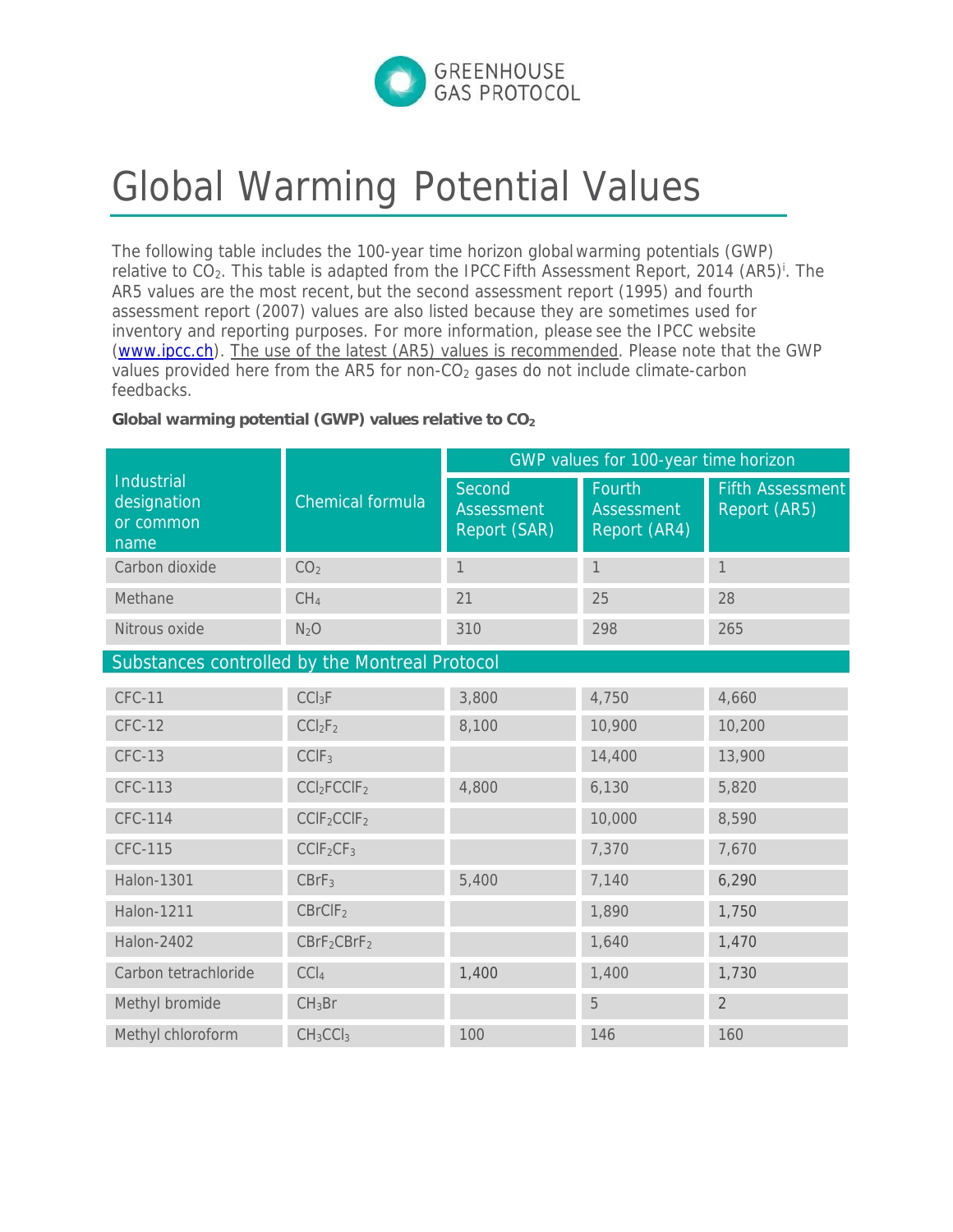

| Industrial<br>designation<br>or common<br>name | <b>Chemical formula</b>                | GWP values for 100-year time horizon |                                             |                                                   |
|------------------------------------------------|----------------------------------------|--------------------------------------|---------------------------------------------|---------------------------------------------------|
|                                                |                                        | Second<br>assessment<br>report (SAR) | Fourth<br><b>Assessment</b><br>Report (AR4) | <b>Fifth</b><br><b>Assessment</b><br>Report (AR5) |
| HCFC-21                                        | CHCl <sub>2</sub> F                    |                                      |                                             | 148                                               |
| HCFC-22                                        | CHCLF <sub>2</sub>                     | 1,500                                | 1,810                                       | 1,760                                             |
| <b>HCFC-123</b>                                | CHCl <sub>2</sub> CF <sub>3</sub>      | 90                                   | 77                                          | 79                                                |
| <b>HCFC-124</b>                                | CHCIFCF <sub>3</sub>                   | 470                                  | 609                                         | 527                                               |
| HCFC-141b                                      | $CH_3CCl_2F$                           | 600                                  | 725                                         | 782                                               |
| HCFC-142b                                      | $CH_3CCIF_2$                           | 1,800                                | 2,310                                       | 1,980                                             |
| HCFC-225ca                                     | $CHCl2CF2CF3$                          |                                      | 122                                         | 127                                               |
| HCFC-225cb                                     | CHCIFCF <sub>2</sub> CCIF <sub>2</sub> |                                      | 595                                         | 525                                               |
| <b>Hydrofluorocarbons (HFCs)</b>               |                                        |                                      |                                             |                                                   |
| <b>HFC-23</b>                                  | CHF <sub>3</sub>                       | 11,700                               | 14,800                                      | 12,400                                            |
| <b>HFC-32</b>                                  | CH <sub>2</sub> F <sub>2</sub>         | 650                                  | 675                                         | 677                                               |
| <b>HFC-41</b>                                  | $CH_3F_2$                              | 150                                  |                                             | 116                                               |
| <b>HFC-125</b>                                 | CHF <sub>2</sub> CF <sub>3</sub>       | 2,800                                | 3,500                                       | 3,170                                             |
| <b>HFC-134</b>                                 | CHF <sub>2</sub> CHF <sub>2</sub>      | 1000                                 |                                             | 1,120                                             |
| <b>HFC-134a</b>                                | CH <sub>2</sub> FCF <sub>3</sub>       | 1,300                                | 1,430                                       | 1,300                                             |
| <b>HFC-143</b>                                 | CH <sub>2</sub> FCHF <sub>2</sub>      | 300                                  |                                             | 328                                               |
| <b>HFC-143a</b>                                | CH <sub>3</sub> CF <sub>3</sub>        | 3,800                                | 4,470                                       | 4,800                                             |
| <b>HFC-152</b>                                 | $CH_2FCH_2F$                           |                                      |                                             | 16                                                |
| <b>HFC-152a</b>                                | CH <sub>3</sub> CHF <sub>2</sub>       | 140                                  | 124                                         | 138                                               |
| <b>HFC-161</b>                                 | CH <sub>3</sub> CH <sub>2</sub> F      |                                      |                                             | $\overline{4}$                                    |
| HFC-227ea                                      | CF <sub>3</sub> CHFCF <sub>3</sub>     | 2,900                                | 3,220                                       | 3,350                                             |
| HFC-236cb                                      | $CH2FCF2CF3$                           |                                      |                                             | 1,210                                             |
| HFC-236ea                                      | CHF <sub>2</sub> CHFCF <sub>3</sub>    |                                      |                                             | 1,330                                             |
| HFC-236fa                                      | $CF3CH2CF3$                            | 6,300                                | 9,810                                       | 8,060                                             |
| HFC-245ca                                      | $CH2FCF2CHF2$                          | 560                                  |                                             | 716                                               |
| HFC-245fa                                      | CHF2CH2CF3                             |                                      | 1,030                                       | 858                                               |
| HFC-365mfc                                     | CH3CF2CH2CF3                           |                                      | 794                                         | 804                                               |
| <b>HFC-43-10mee</b>                            | CF3CHFCHFCF2CF3                        | 1,300                                | 1,640                                       | 1,650                                             |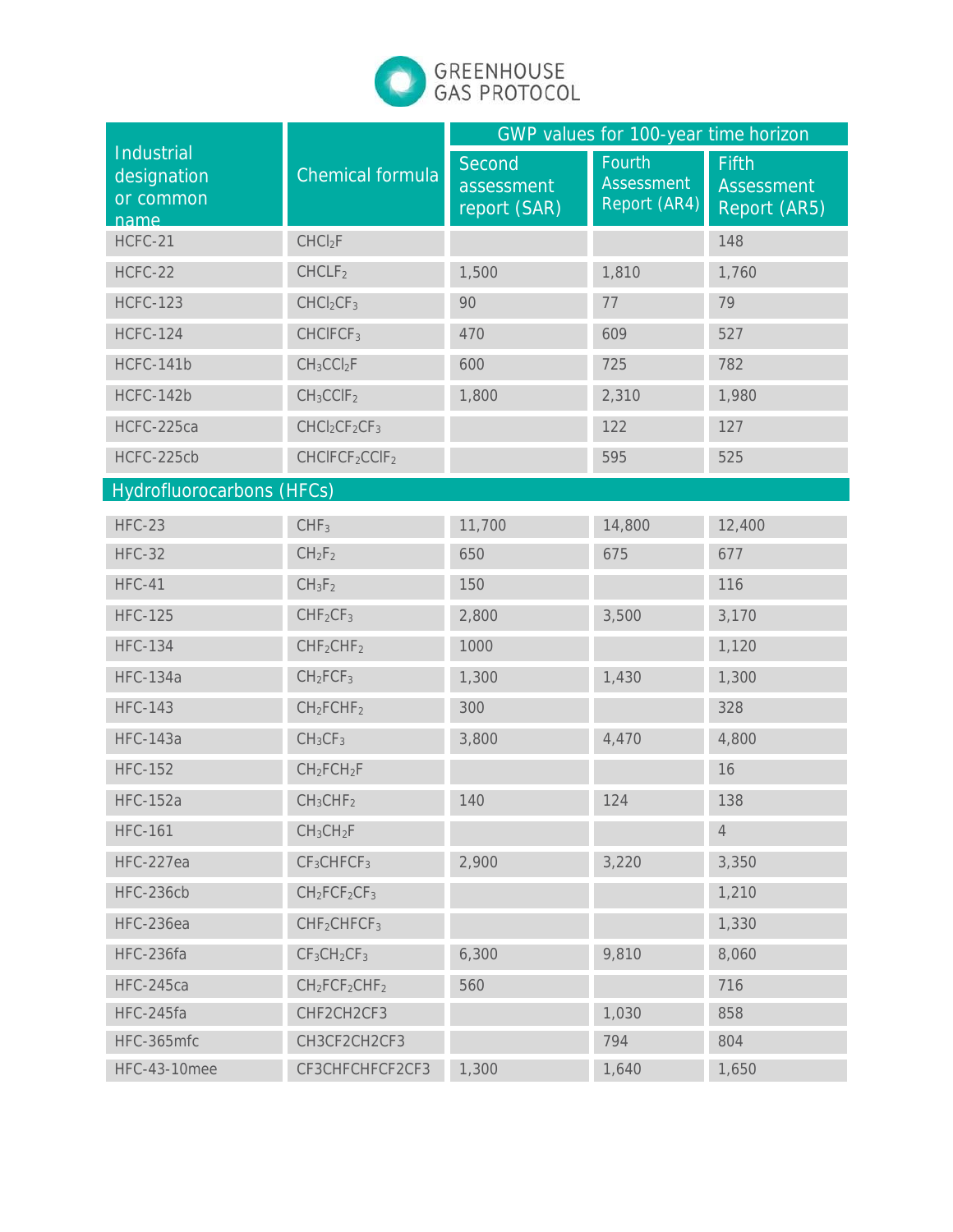

|                                                |                                                                                    | GWP values for 100-year time horizon |                                             |                                                   |
|------------------------------------------------|------------------------------------------------------------------------------------|--------------------------------------|---------------------------------------------|---------------------------------------------------|
| Industrial<br>designation<br>or common<br>name | <b>Chemical formula</b>                                                            | Second<br>assessment<br>report (SAR) | Fourth<br><b>Assessment</b><br>Report (AR4) | <b>Fifth</b><br><b>Assessment</b><br>Report (AR5) |
| Perfluorinated compounds                       |                                                                                    |                                      |                                             |                                                   |
| Sulfur hexafluoride                            | SF <sub>6</sub>                                                                    | 23,900                               | 22,800                                      | 23,500                                            |
| Nitrogen trifluoride                           | NF <sub>3</sub>                                                                    |                                      | 17,200                                      | 16,100                                            |
| <b>PFC-14</b>                                  | CF <sub>4</sub>                                                                    | 6,500                                | 7,390                                       | 6,630                                             |
| <b>PFC-116</b>                                 | $C_2F_6$                                                                           | 9,200                                | 12,200                                      | 11,100                                            |
| <b>PFC-218</b>                                 | $C_3F_8$                                                                           | 7,000                                | 8,830                                       | 8,900                                             |
| <b>PFC-318</b>                                 | $c - C_4F_8$                                                                       | 8,700                                | 10,300                                      | 9,540                                             |
| PFC-31-10                                      | $C_4F_{10}$                                                                        | 7,000                                | 8,860                                       | 9,200                                             |
| PFC-41-12                                      | $C_5F_{12}$                                                                        | 7,500                                | 9,160                                       | 8,550                                             |
| PFC-51-14                                      | $C_6F_{14}$                                                                        | 7,400                                | 9,300                                       | 7,910                                             |
| PCF-91-18                                      | $C_{10}F_{18}$                                                                     |                                      | >7,500                                      | 7,190                                             |
| Trifluoromethyl sulfur<br>pentafluoride        | SF <sub>5</sub> CF <sub>3</sub>                                                    |                                      | 17,700                                      | 17,400                                            |
| Perfluorocyclopropane                          | $c-C3F6$                                                                           |                                      |                                             | 9,200                                             |
| <b>Fluorinated ethers</b>                      |                                                                                    |                                      |                                             |                                                   |
| <b>HFE-125</b>                                 | CHF <sub>2</sub> OCF <sub>3</sub>                                                  |                                      | 14,900                                      | 12,400                                            |
| <b>HFE-134</b>                                 | CHF <sub>2</sub> OCHF <sub>2</sub>                                                 |                                      | 6,320                                       | 5,560                                             |
| <b>HFE-143a</b>                                | CH <sub>3</sub> OCF <sub>3</sub>                                                   |                                      | 756                                         | 523                                               |
| <b>HCFE-235da2</b>                             | CHF <sub>2</sub> OCHCICF <sub>3</sub>                                              |                                      | 350                                         | 491                                               |
| <b>HFE-245cb2</b>                              | $CH3OCF2CF3$                                                                       |                                      | 708                                         | 654                                               |
| <b>HFE-245fa2</b>                              | $CHF2OCH2CF3$                                                                      |                                      | 659                                         | 812                                               |
| HFE-347mcc3                                    | CH3OCF2CF2CF3                                                                      |                                      | 575                                         | 530                                               |
| HFE-347pcf2                                    | CHF2CF2OCH2CF3                                                                     |                                      | 580                                         | 889                                               |
| HFE-356pcc3                                    | CH3OCF2CF2CHF2                                                                     |                                      | 110                                         | 413                                               |
| HFE-449sl (HFE-7100)                           | C4F9OCH3                                                                           |                                      | 297                                         | 421                                               |
| HFE-569sf2 (HFE-7200)                          | C4F9OC2H5                                                                          |                                      | 59                                          | 57                                                |
| HFE-43-10pccc124<br>(H-Galden 1040x)           | CHF <sub>2</sub> OCF <sub>2</sub> OC <sub>2</sub> F <sub>4</sub> OCHF <sub>2</sub> |                                      | 1,870                                       | 2,820                                             |
| HFE-236ca12 (HG-10)                            | CHF2OCF2OCHF2                                                                      |                                      | 2,800                                       | 5,350                                             |